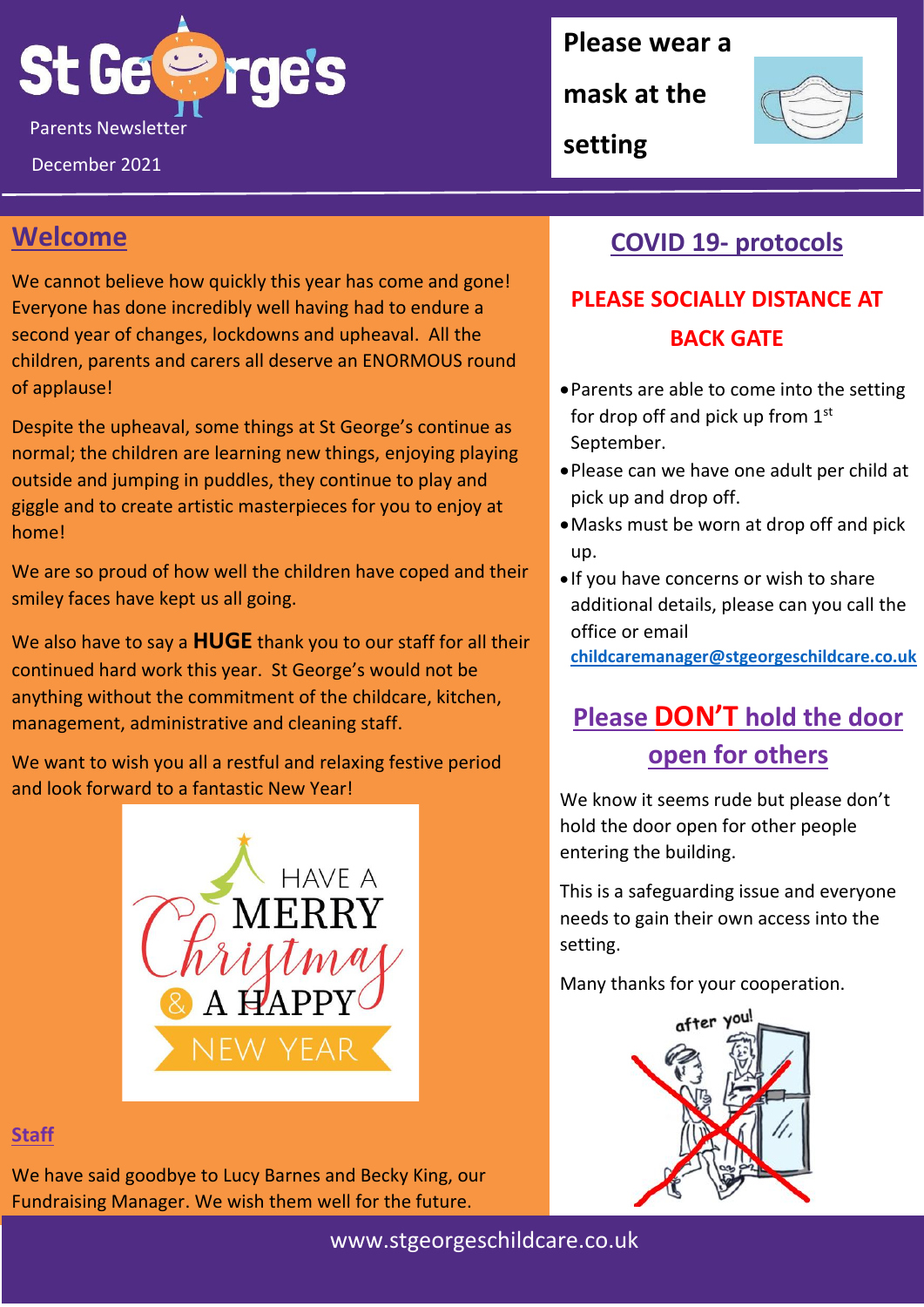# Fundraising

#### **Christmas Fair**

Thank you to everyone who came to the Christmas Fair on Saturday 4<sup>th</sup> December. We were so lucky that the weather stayed fine and so many of our wonderful children, parents, staff and supporters came along on the day. Thank you to all our wonderful volunteers who helped in the lead up to the fair with wrapping prizes, setting up on the day, helping on a stall and clearing away at the end. We would also like to thank everyone who donated raffle prizes, tombola prizes and bought raffle tickets. A fabulous £4,000 was raised by the fair, which is amazing, and all profits will go towards supporting vulnerable children with low-cost and free childcare on our Assisted Childcare Places Scheme, as well as providing new equipment, toys and books for all the children at St George's to enjoy.



We were so pleased to be able to go ahead with the fair as this was our first event for 2 years, due to COVID-19 restrictions, and many of our newer parents had not been to an event at St George's before. Let's hope that next year we will be able to put on further events, if it's safe to do so, as we have so missed not being able to socialise with everyone.

#### **Goodbye From Becky**



Becky, our Fundraising Manager, has sadly now left her role at St George's and would like to say a huge thank you to everyone for your fantastic support. She has really enjoyed her time working at the nursery and getting to know so many of our parents and children, as well as the wonderful staff. She will really miss seeing everyone, particularly the children, but will continue to support St George's events on a voluntary basis.



| St George's<br>closes | 1pm Friday<br>24 <sup>th</sup><br><b>December</b> |
|-----------------------|---------------------------------------------------|
| St George's           | 7.30am                                            |
| <b>Nursery</b>        | Tuesday 4th                                       |
| rooms                 | January                                           |
| reopen                | 2022                                              |
| Little                | Monday                                            |
| <b>Dragons</b>        | 10 <sup>th</sup> January                          |
| return                |                                                   |

## **Funding forms to sign for Badgers, Otters and Little Dragons**

Please can you come and sign for your 15 and 30 hours funding ready for the new January 2022 term. Otherwise, you will miss out on the funding.

Many thanks

# **Please review us**

[St George's Childcare, 7](https://www.daynurseries.co.uk/daynursery.cfm/searchazref/50001050GEOA/rcsid/1001#submit-review-tab)  [Chilston Road, Tunbridge](https://www.daynurseries.co.uk/daynursery.cfm/searchazref/50001050GEOA/rcsid/1001#submit-review-tab)  [Wells, Kent TN4 9LP](https://www.daynurseries.co.uk/daynursery.cfm/searchazref/50001050GEOA/rcsid/1001#submit-review-tab)  [\(daynurseries.co.uk\)](https://www.daynurseries.co.uk/daynursery.cfm/searchazref/50001050GEOA/rcsid/1001#submit-review-tab)

#### **Facebook**



Visit St George's Facebook page to see the fun activities that the children and staff enjoy!

[www.facebook.com/StGeorgesChildcare](http://www.facebook.com/StGeorgesChildcare)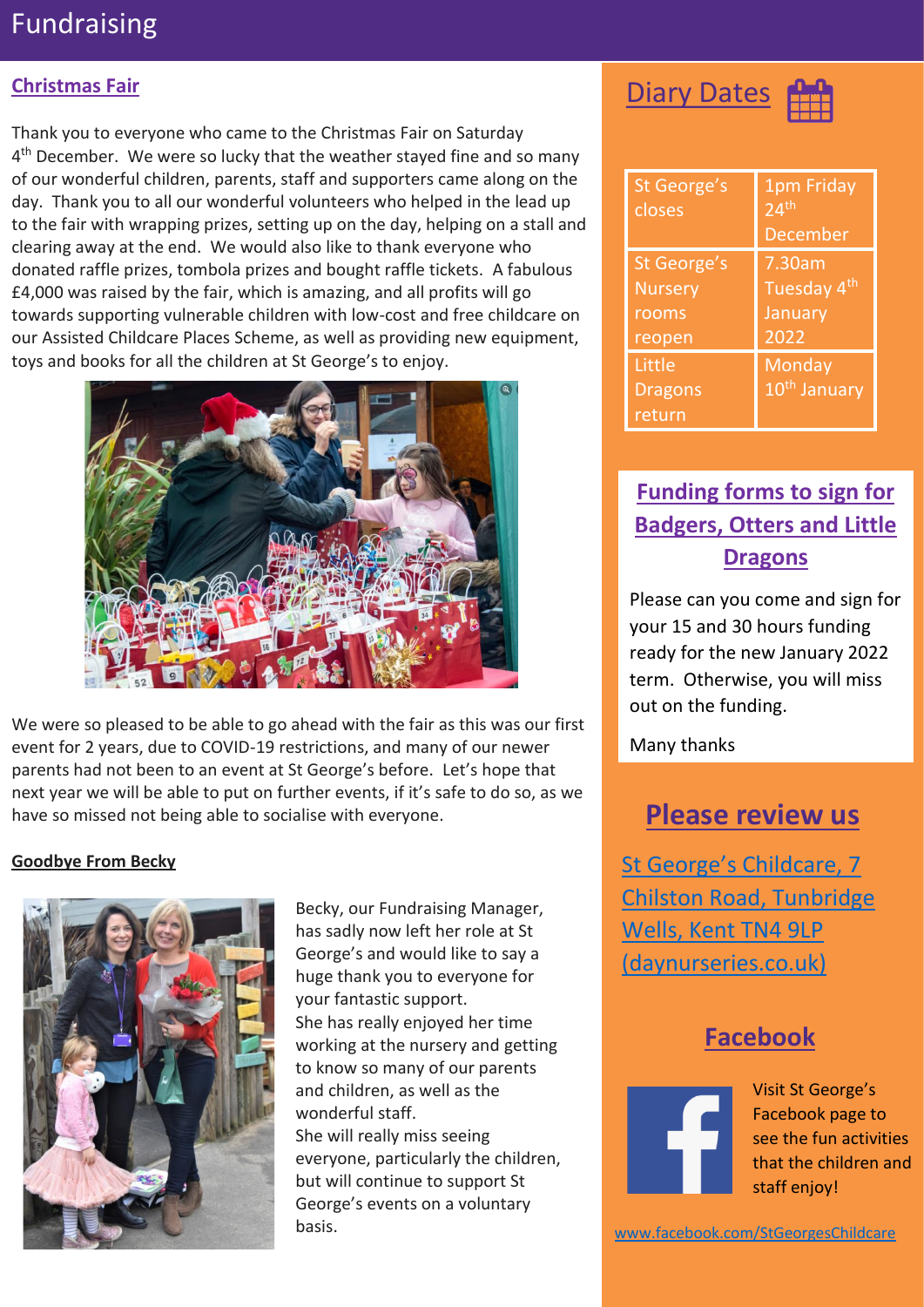#### Squirrels **Hedgehogs Hedgehogs**



This month Squirrels have been busy getting ready to celebrate Christmas. We have been decorating our felt Christmas tree, making cards and baubles and doing lots of Christmas messy play.

We have spent a lot of time in the garden, no matter the weather. We hope you have a lovely Christmas and we look forward to welcoming you back in the New year.

This month Hedgehogs have been exploring their themes Winter and Christmas. The children have enjoyed lots of Christmas themed messy play using red, green and white feathers, glitter and tinsel. They've also had fun putting up their Christmas tree, the children attached baubles, lights and the star which they now love to look at in the dark. We have been learning Christmas songs including 'Christmas Pudding' and 'When Santa Got Stuck Up the Chimney', continuing on from the songs, the children decorated their very own fireplace with stockings using paints and tissue paper. In the new year, we look forward to exploring our new theme, winter animals.





Merry Christmas from Squirrels!

# After School Club

The children have enjoyed making Christmas decorations, cards and opening their advent calendars full of chocolate coins.

They had a wonderful Christmas dinner, so we wanted to say a BIG thank you to the kitchen team.

In the last week of term, the children have had fun playing a variety of games including, guess how many chocolates in the jar and watching a movie with marshmallows.

#### The team wishes you a very Merry Christmas!



# Moles





Moles have had a very festive month this month!

We started off by making plenty of Christmas related crafts including Christmas trees, stockings, wreaths & salt dough tree decorations.

We have decorated our room with lots of tinsel and of course our Christmas Tree with baubles.

We have also enjoyed our Christmas lunch and party tea thanks to the kitchen.

have made snowflakes and snowmen crafts for a Winter<br>ii Moles have also started to talk about the cold weather, and display.